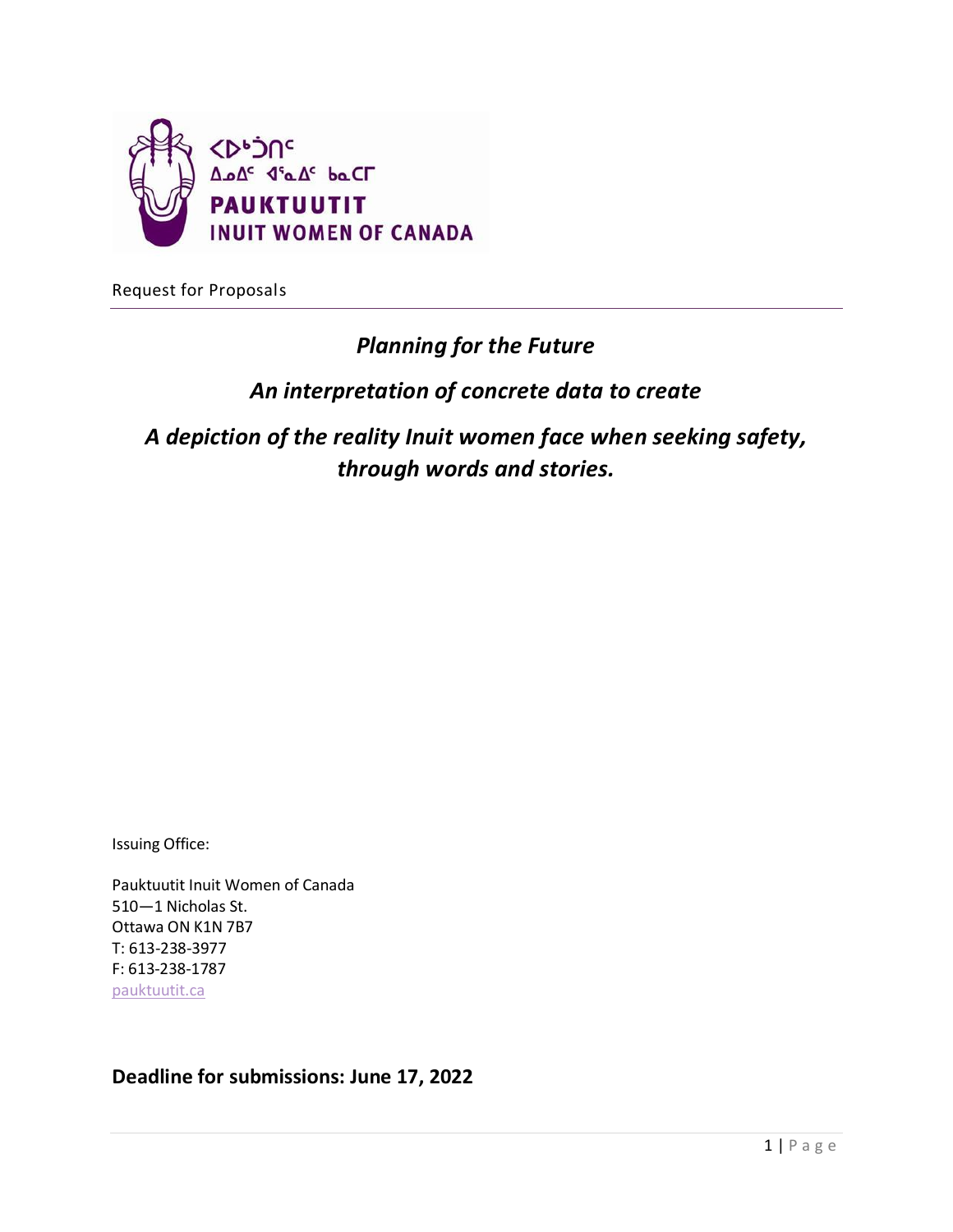#### **Statement of Work**

#### **Title**

Planning for the Future, interpretation of concrete data to create a depiction of the reality Inuit women face when seeking safety, through words and stories.

Research has been conducted on shelter and safe space needs in Inuit Nunangat (Inuit homelands) and in urban communities. The knowledge gained revealed gaps in knowledge and understanding of the interconnectedness of the safety for women and gender diverse individuals and their children with the availability and access to safe spaces, resources, transportation, community capacity and infrastructure. This unknown gap leaves a story only partially told. It is our hope that the research we conduct will help to form a vivid picture of the experiences and challenges faced by Inuit women and gender diverse individuals seeking safety and security.

#### **Introduction**

Following decades of advocacy by Pauktuutit Inuit Women of Canada, in January 2021, the federal government announced a commitment to fund the construction and ongoing operation and management of new Inuit-specific shelters for women and children. [https://www.canada.ca/en/indigenous-services-canada/news/2021/01/government-of](https://www.canada.ca/en/indigenous-services-canada/news/2021/01/government-of-canada-commits-to-fund-shelters-for-inuit-women.html)[canada-commits-to-fund-shelters-for-inuit-women.html](https://www.canada.ca/en/indigenous-services-canada/news/2021/01/government-of-canada-commits-to-fund-shelters-for-inuit-women.html)

The announcement reflected the high rate of violence experienced by Inuit women  $-14$ times the national average according to Statistics Canada, the lack of shelters for Inuit women and children fleeing violence and the need for safe spaces that are culturally based and able to provide healing and other support services to help woman successfully transition out of crisis.

The Inuit-specific shelters initiative also addresses the findings and recommendations of the Missing and Murdered Indigenous Women and Girls' inquiry report, including 46 Inuit-specific *Calls for Justice.* The initiative also reflects concrete action by the federal government on the *Inuit Action Plan* in response to the National Inquiry's findings and recommendations, in partnership with Inuit.

Following this announcement, in February 2021, a Working Group was formed with representatives from Indigenous Services Canada (ISC), Canada Mortgage and Housing Corporation (CMHC) and Pauktuutit to support a collaborative approach to the delivery of this initiative and a Work Plan was developed.

Violence against Inuit women is at epidemic proportions. At the rate of 14 times the national average, violence is a leading cause of morbidity and mortality for Inuit women. In 2014, 93% of victims who reported incidents of intimate partner violence (IPV) in Canada's northern territories suffered the most severe forms of spousal violence; that is, having been beaten, choked, threatened with a weapon or sexually assaulted (Statistics Canada, 2015).

Inuit women are nearly twice as likely as Inuit men to be victims of intimate partner homicide. In Nunavik, 74% of Inuit women reported having experienced violence in the home, and almost half (46%) had experienced sexual assault. The risk of a woman being sexually assaulted in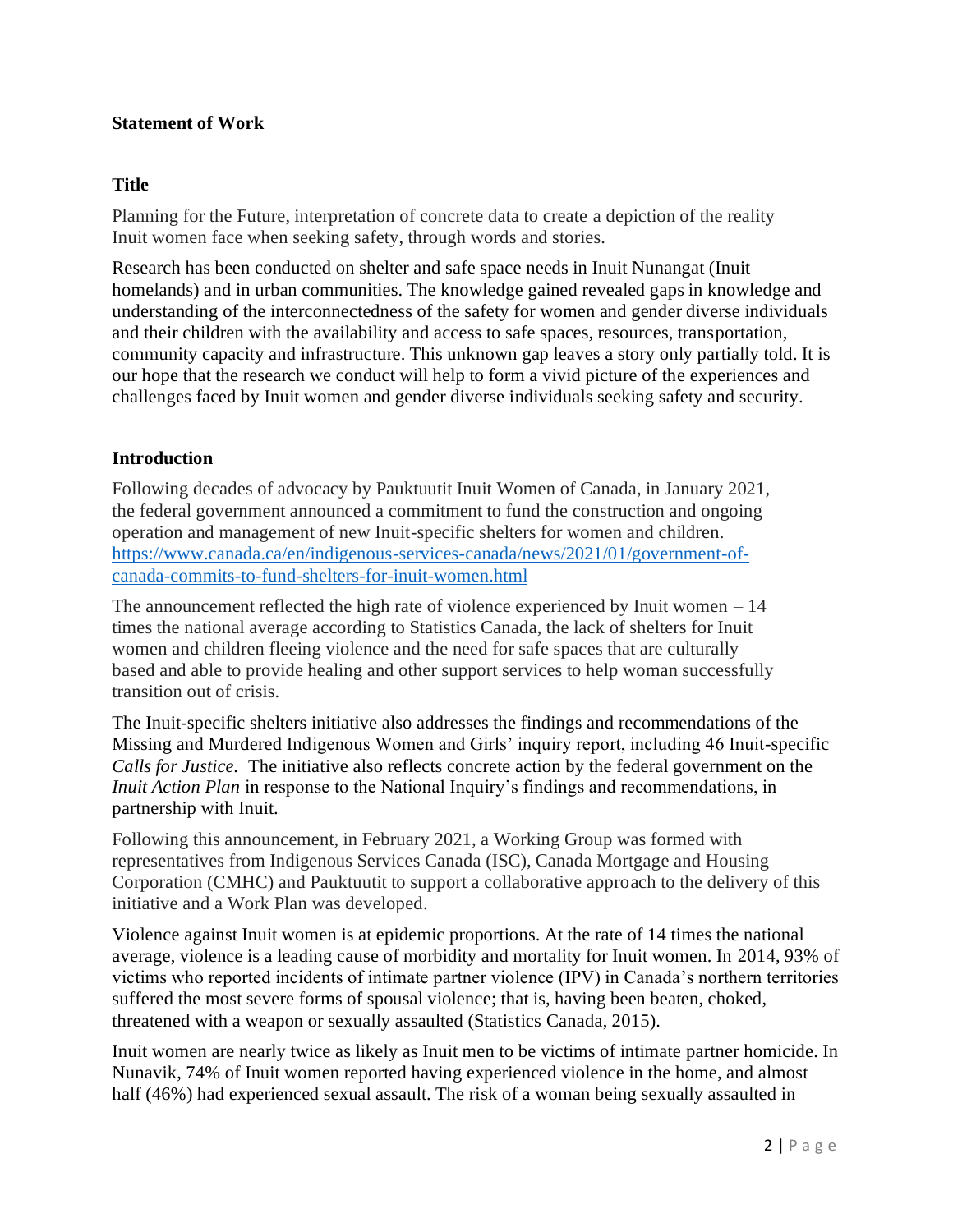Nunavut is 12 times greater than the provincial/territorial average (Saturviit Inuit Women's Association of Nunavik & Université Laval, 2015).

Despite Inuit Nunangat experiencing the highest rates of violence in the country, greater than 70 per cent of the 51 Inuit communities across Inuit Nunangat do not have a safe shelter for women, and often the homes of family and friends are overcrowded due to the lack of available and affordable housing. Crisis and support services, counselling services, housing support services, and transition support services are also extraordinarily limited or cease to exist.

As a result, those experiencing violence and abuse in their homes, often have no place in their community to seek safety. The lack of safety is in large part due to the lack of access to safety and/or shelters and housing options, which can force women to move thousands of kilometers from their traditional homelands to other communities or urban areas. Living in a community not your own can be tremendously isolating for Inuit. Without culturally appropriate programs and services to overcome the wide-ranging effects of trauma, many women remain unsafe and can experience other related challenges that too often lead to increased vulnerability to ongoing violence and abuse.

# **Purpose**

The purpose of the environmental scan is to examine the shelter and support needs of Inuit women, gender diverse individuals and their children, with the goal of providing the "Real picture" of the gaps and barriers Inuit women, gender diverse individuals and their children face when fleeing violence.

It is an important area of research, as there is a scarcity of information on this topic, creating large gaps in the knowledge to translate and encapsulate Inuit women's lived experience. Consequently, there are knowledge gaps around the realities in supports and services with viable options for this vulnerable population.

As it relates to shelter use, the proposed study will seek to gain a broad understanding as it relates to the use of and access to shelters, of the specific needs and experiences of Inuit women, gender diverse individuals and their children when seeking safety. The research will seek to ascertain what their needs truly are, as it relates to shelter facilities, communities and infrastructure.

The proposed project seeks to undertake a mixed-method research approach by utilizing existing data, surveys, and interviews. The research will adhere to strict guidelines for ethics as well as ownership and control for and by Inuit.

# **Goals of the overarching Project**

Pauktuutit is working with Indigenous services Canada (ISC) and Canada Mortgage and Housing (CMHC) to support a project that will inform and advise the Government of Canada on Inuit women, gender diverse individuals and their children. This project aims to form a vivid picture of the experiences and challenges faced by Inuit women and gender diverse individuals seeking safety and security.

The overarching project will inform and provide a better understanding of the gender based violence impacts on Inuit women, gender diverse individuals and their children. By completing this work we will be able to: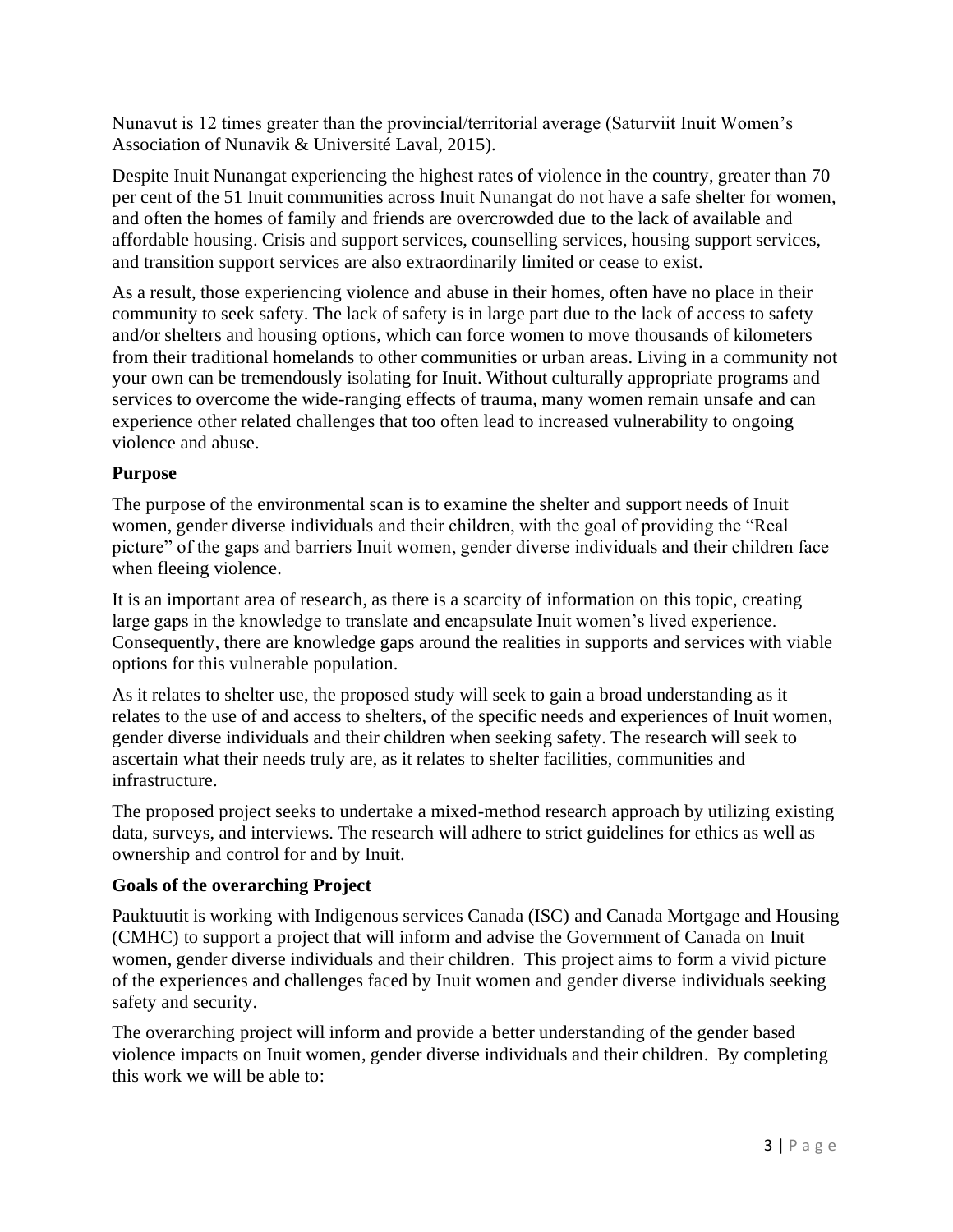- 1. To provide a clear and accurate picture of the realities faced by Inuit women, gender diverse individuals and their children.
	- o Community needs for safe spaces in Inuit Nunangat
	- o Community needs for safe spaces for Inuit women in urban centres that are gateways to the north.
- 2. To collate or create data research grounded in facts to advocate for shelters and services needed in each region, each community, while understanding the relationship between shelter needs, policing, community resources, capacity and infrastructure and the subsequent costs associated with not having these services in community.

By collecting information on each region and community we can conduct an analysis that will form an accurate picture of the challenges Inuit women, gender diverse individuals and their children face when fleeing violence. This analysis will allow translation of the "Real picture" of need in scenario's told through fictional stories that will include "snippets" of information and real life occurrences. It is our hope that by developing the scenario's based on the information we collect, there will be a better understanding and empathy for the needs of Inuit women. This will then translate into opportunities that will improve the lives of Inuit women, gender diverse individuals and their children.

#### **Scope and deliverables**

This is an open call to individuals, firms, or organizations to propose the development of Inuitspecific gender-based violence data research that are translated into "Real life" scenario's that will close or lessen the data and information gap and humanize the need for accessible and culturally relevant shelters and safe spaces.

The project outcomes will help to inform Pauktuutit's policy positioning, ensuring informed advocacy and enabling greater awareness. In addition, the report will help to support and build evidentiary data and information that could be used to support Inuit women specific initiatives, programs, policies, or proposals for external stakeholders, including Federal agencies, Inuit community entities and organizations, funding bodies and organizations.

By compiling the information and data in a unique format, we hope to have outcomes that will support and action change by leaders and decision makers who will be fully informed to make clear decisions in support of addressing the critical needs understanding the critical needs of Inuit women and their children to ensure their safety.

# **Research and Analysis, ensuring Inuit specific GBA+ lens is used.**

The research team will conduct a series of research components to determine community infrastructure, costs and gaps, including

- Travel (costs and frequency)
- Community support services
- Housing and safe spaces
- Fiscal infrastructure
- Policing and child protection services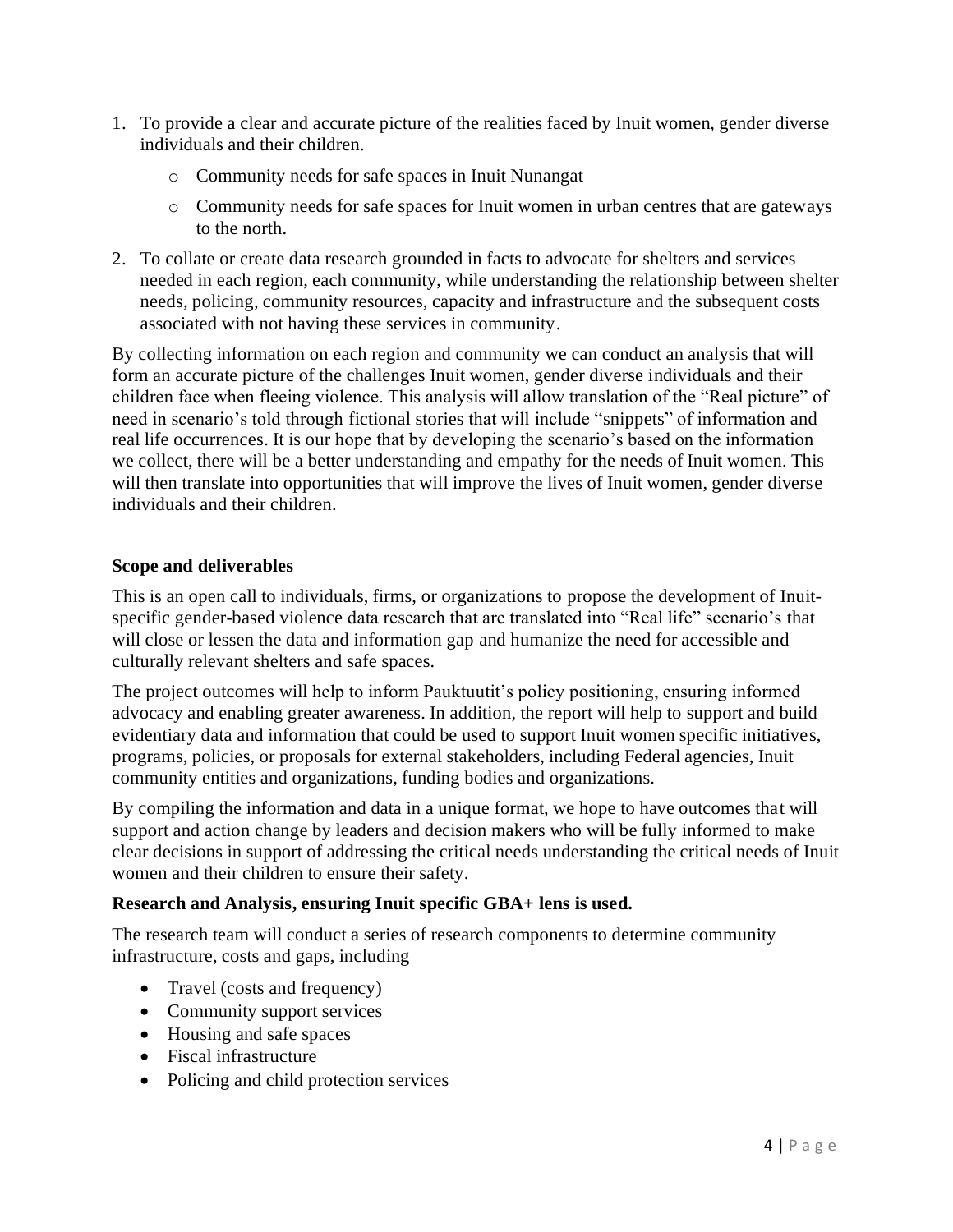Inuit GBA+ Framework requires deep respect for Inuit worldview, values, and knowledge. Ensuring the framework is utilized is not a simple undertaking, requiring seeing issues in the context of Inuit sovereignty and in the light of Inuit epistemologies and worldview. This must also be done while acknowledging and accounting for that the whole person is made up of many intersecting identity factors (e.g., gender, race, class, ability, sexual orientation, culture, colonization, land claim beneficiary status) that "interact with and influence that person's social location, the levels of privilege and oppression they experience, and how they navigate society."<sup>1</sup> Research that is intersectional from the ground up and considers the whole person will contribute to equity for Inuit women.

# **Surveys and Interviews**

A series of surveys and interviews will be developed and conducted with:

- Leadership
- Shelters
- Police services
- Child protection services
- Education and ELCC organizations
- Community support services

The surveys will be proposed for both online and in print.

- A questionnaire will be designed with multiple choice and Likert-scale questions to be taken by a wide-range of service providers representing several agencies (e.g., emergency shelters, drop-in agencies, supportive housing agencies, community-based organizations, community health centres, etc.).
- face-to-face virtual and telephone semi-structured key informant interviews with Inuit women and employees representing different types of service models including emergency shelters, emergency shelters, drop-in agencies, supportive housing agencies, community-based organizations, community health centres, etc. Key informants will be interviewed about their knowledge and experiences related to how Inuit clients are accessing and interacting with the shelter system. Service providers are anticipated to provide information and perspective gained from working with Inuit women.

#### **Deliverables:**

A comprehensive needs assessment report. The report will identify barriers impacting Inuit women's shelter usage and the fiscal burdens. The report will include:

- Literature review of existing gap analyses/needs assessments completed in Inuit Nunangat.
- Literature review of existing gap analyses/needs assessments completed out of Inuit Nunangat.
- Comprehensive list of existing Women's Emergency shelters and safe spaces for violence and abuse victims in Inuit Nunangat
	- 5 | P a g e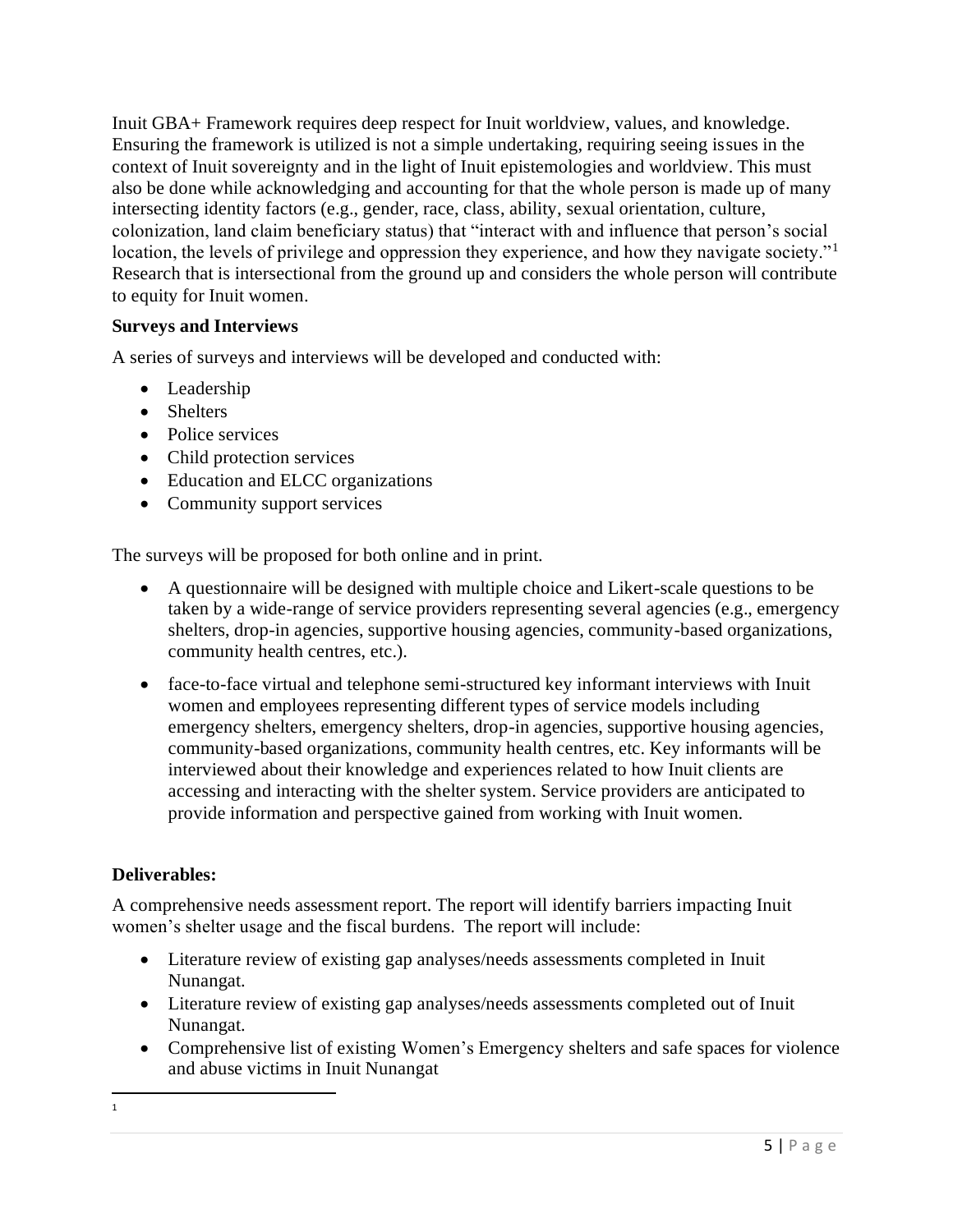- Comprehensive list of existing Women's Emergency shelters and safe spaces that provide services for Inuit, for violence and abuse victims out of Inuit Nunangat in nine urban centres.
- Analysis of Key informant research
	- o Land Claim Organizations
	- o Urban Inuit organizations
	- o Prov/Territorial Gov (Inuit Nunangat and Gateway provinces/Territories)
	- o Hamlets/towns (Inuit Nunangat)
	- o Shelters
	- o Policing and child protection agencies
	- o Community support programs and services
	- o Education and ELCC services
- Community demographics review (all Inuit Nunangat communities and nine urban centres)
- Transportation and flight services review (all Inuit Nunangat communities and nine urban centres)
- 7-10 stories depicting the realities women face when confronting violence and accessing safe spaces, including costing scenario.

A comprehensive workplan, critical path, risk management document, and various other documents required for effective project management between Pauktuutit and the contractor.

It is important for applicants to demonstrate an understanding of Inuit culture, the traditional and evolving nuances of Inuit women's roles, in addition to the indicators unique to Inuit women. It is important that indicators ensure equitable consideration of all Inuit women.

Applicants must also have extensive experience working with Inuit and Inuit led organizations. They must possess effective communication skills and methodology and have the proven expertise to produce culturally relevant work.

# **Timeline**

The duration of the contract will be from July 11, 2022 to Feb 28, 2023.

- Bids accepted until June 15, 2022;
- Contract begins July 11, 2022;
- Contract ends February 28, 2023.

# **Pauktuutit's Roles and Responsibilities**

The primary contact at Pauktuutit for this project is Natalie Chafe-Yuan (nchafeyuan@pauktuutit.ca). Pauktuutit commits to providing the information and materials necessary to complete the work and will respond to requests for information promptly.

Pauktuutit will provide all applicants with a final decision within five business days following the submission deadline.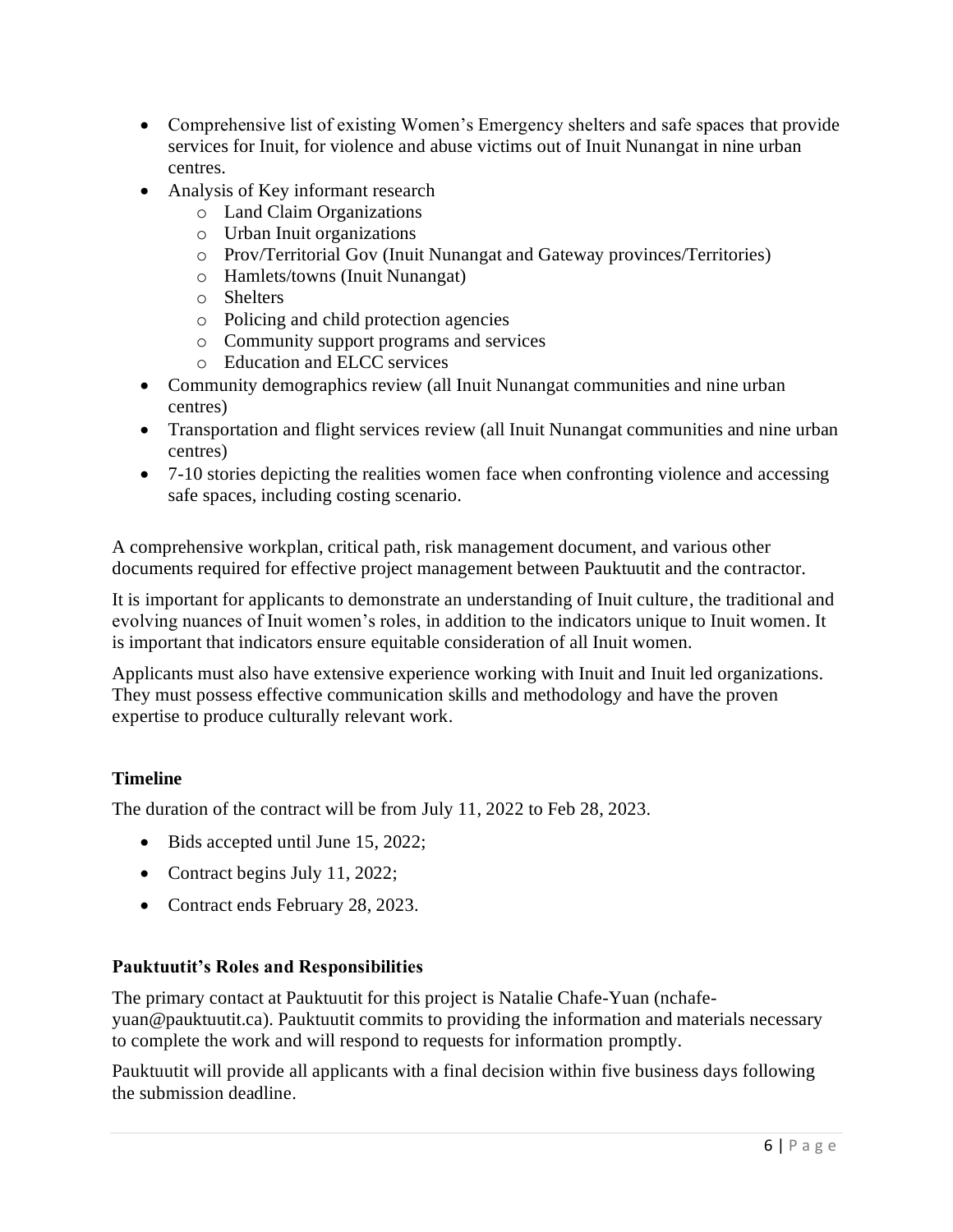# **Confidentiality, Privacy and Copyright**

The successful applicant shall not disclose to any party any confidential information gained or resulting from activities undertaken under this project, nor shall the applicant disclose any information concerning Pauktuutit or their affairs while working on this project.

Pauktuutit and the successful applicant will agree to acknowledge and accord appropriate credit for each other's contribution to this project, including any products developed and disseminated as a result. Both parties will agree on how credit is attributed, depending on the nature and degree of each organization's contribution.

Pauktuutit retains ownership of all materials and intellectual property created, designed, or produced because of activities undertaken by the successful applicant when awarded this project.

The successful applicant will generate original work for this project.

#### **Proposal Instructions**

- Applicants must submit their company name, and confirm their incorporation, references, and/or portfolio;
- Submit by email to nchafe-yuan@pauktuutit.ca;
- All submissions must be in Word or PDF format; and
- Estimates/budgets must remain firm until Feb 28, 2023.

No payment will be made for costs incurred in the preparation and submission of a proposal in response to this RFP;

- No costs incurred before receipt of a signed contract can be charged to the proposed contract;
- Travel that may be required will be separate from this scope of work budget and will be paid for by Pauktuutit; and,
- Pauktuutit reserves the right not to award a contract because of this RFP.

#### **Budget**

The proposal must include:

- A detailed budget and demonstrates the objectives and deliverables for the project can be met;
- Indicate the billing rate and role for consultant(s);
- List any other expenses that might be applicable; and.
- The total bid MUST include 13% HST tax.